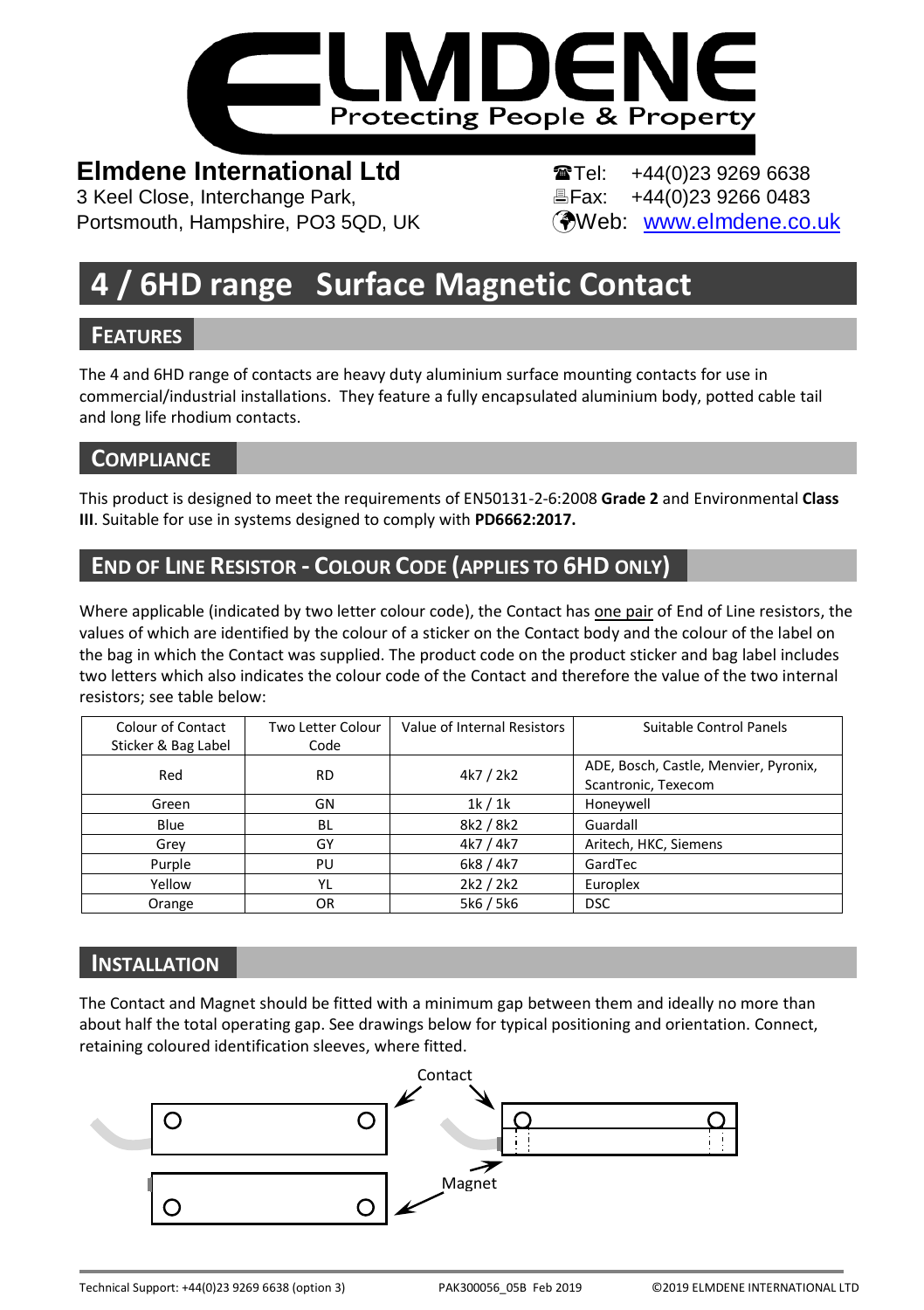

### **CONNECTION**

The Contact can be used in the following formats:

- Double pole (No Resistors) Single and double leaf doors Figures 1 & 2 (4HD & 6HD)
- Fully Supervised Loop Single and double leaf doors All panels except Guardall Figures 3 & 4 (6HD only)
- Fully Supervised Loop Single and double leaf doors Guardall panels

#### **IMPORTANT**

#### **Do not shorten cable before reading the following paragraph.**

The contact wires can be identified as follows:

#### **4HD**:

(a) Four solid colours: Black & Red – Contact pair, Yellow & Blue – Tamper pair.

(b alternative) Four white cores: 2 x stripped – Contact pair, 2 x unstripped – Tamper pair.

#### **6HD**:

(a) Six solid colours: Black & Red – Contact pair, Yellow & Blue – EOL pair, White & Green – Tamper pair.

(b alternative) Six white cores:

Contact pair – Black & Red sleeves, EOL pair – Yellow & Blue sleeves, Tamper pair – White sleeves.

To shorten the overall cable length where sleeves are fitted, strip the sheath and slide the sleeves down the wires, then cut the cable to the required length, ensuring the coloured sleeves remain on the core wires.

#### **Double Pole Wiring (4HD or 6HD) - No Resistors**

#### Figure 1: Single Leaf Door **Figure 2: Double Leaf Door** Figure 2: Double Leaf Door

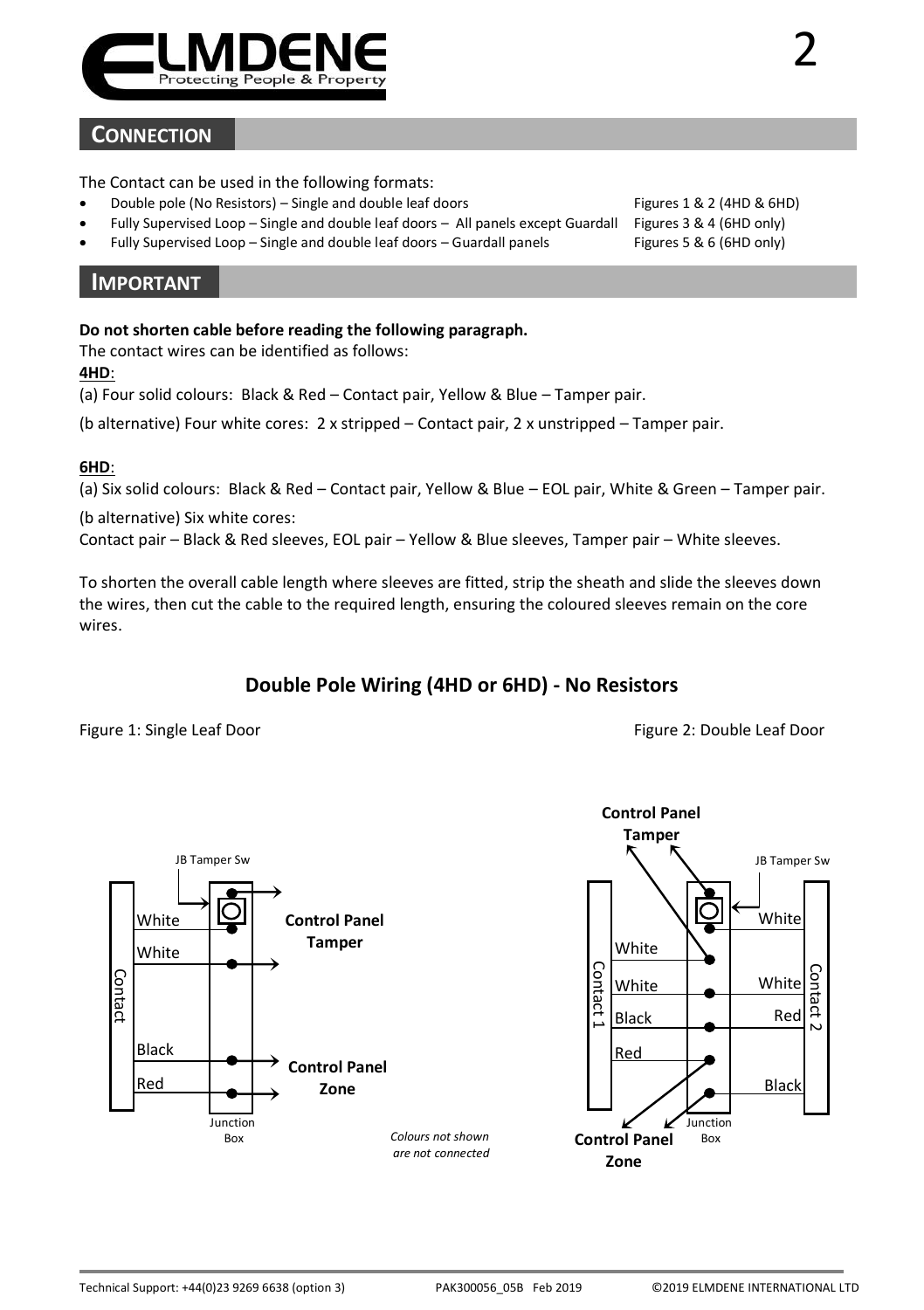

Figure 3: Single Leaf Door **Figure 4: Double Leaf Door** Figure 4: Double Leaf Door



**Fully Supervised Loop (6HD only) – Guardall Panels**

Figure 5: Single Leaf Door **Figure 6: Double Leaf Door** Figure 6: Double Leaf Door